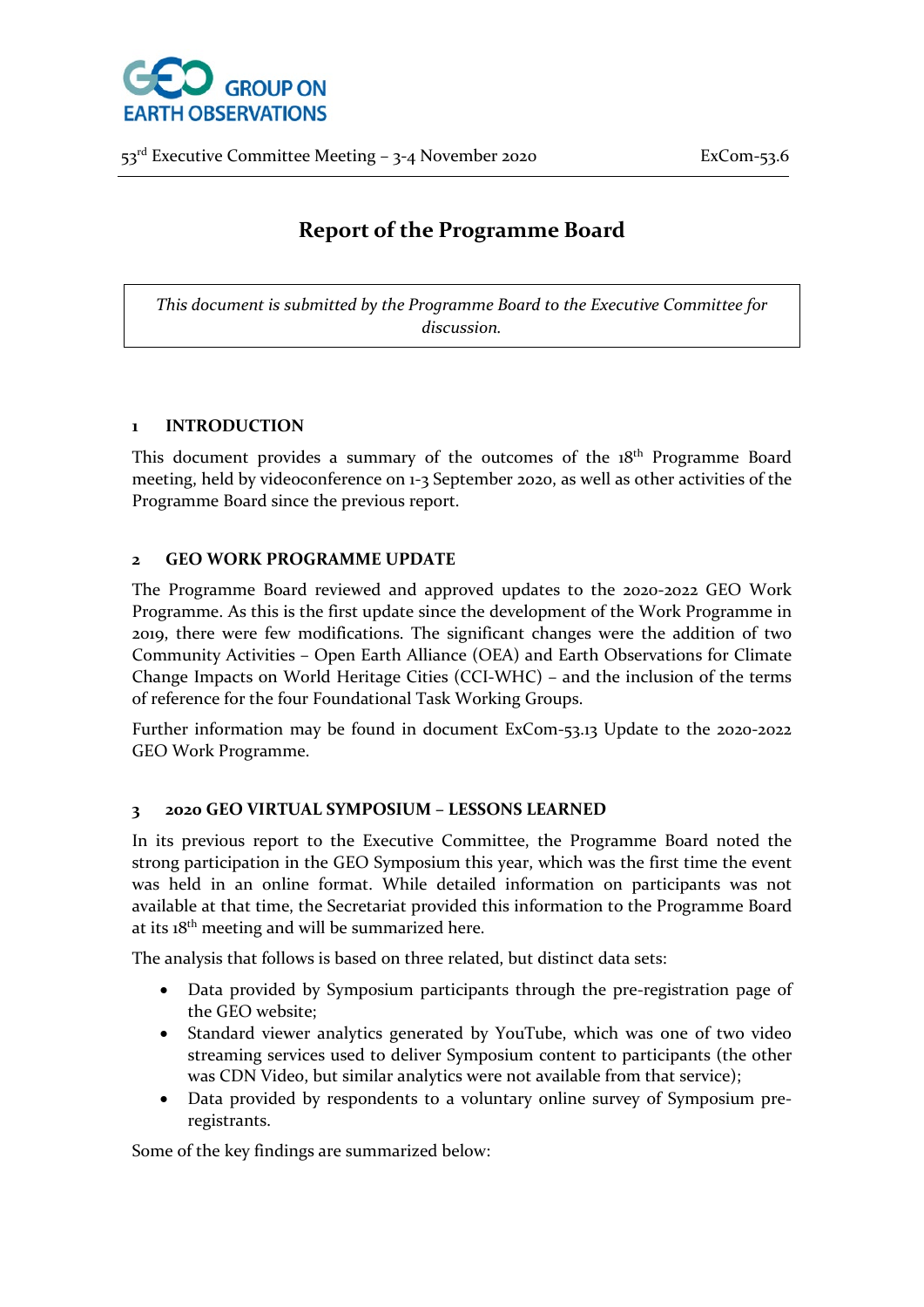- The number of unique pre-registrations was 1,534, excluding the GEO Secretariat. Of these, 1,304 (86%) were from GEO Members, 127 (8%) were from Participating Organizations, 14 (1%) were from GEO Associates, and 8 were from GEO Observers. A total of 55 (3.5%) were from countries or international organizations having no current affiliation with GEO.
- The regional distribution of pre-registrants was 33% from Europe, 32% from the Americas, 21% from Asia-Oceania, 13% from Africa, and 1% from CIS.
- Unique live session viewers at the start of the Symposium were close to the preregistrant numbers: 1,424 on the first day. However, these numbers dropped to 266 on the second day and below 200 on the remaining days (compare to the average attendance of in-person Symposia of 100). Average view duration went up on days 2 to 5, suggesting that many viewers joined briefly on the first day and did not return.
- Recordings of the live sessions were not viewed often; the most viewed session was only watched by 14 unique viewers.
- By contrast, some of the pre-recorded videos had view numbers comparable to the live sessions (nine videos having more than 100 unique views).
- The sessions with the highest number of views for the pre-recorded videos were:
	- o Leveraging Advanced Technologies;
	- o Contributing to Reproducible Knowledge; and
	- o Earth Observations for COVID-19 Response and Recovery.
- The video with the highest number of views was Sen2Agri: Operational System for Agricultural Products. See figure 1 for the ten most-watched pre-recorded presentations.
- Based on the participant survey, the number of viewers watching the recorded videos was similar to those watching the live sessions, though relatively few watched both for the same session. Many watched some sessions live and others by recorded videos.
- Satisfaction ratings by survey respondents were high, with combined scores above 80 (on a scale of 0 to 100). Highest ratings were for the sessions on COVID-19, Capacity Development, and the Closing Session.
- Most respondents said that they preferred that future Symposia combine inperson with remote participation or an all-virtual format. Only four respondents

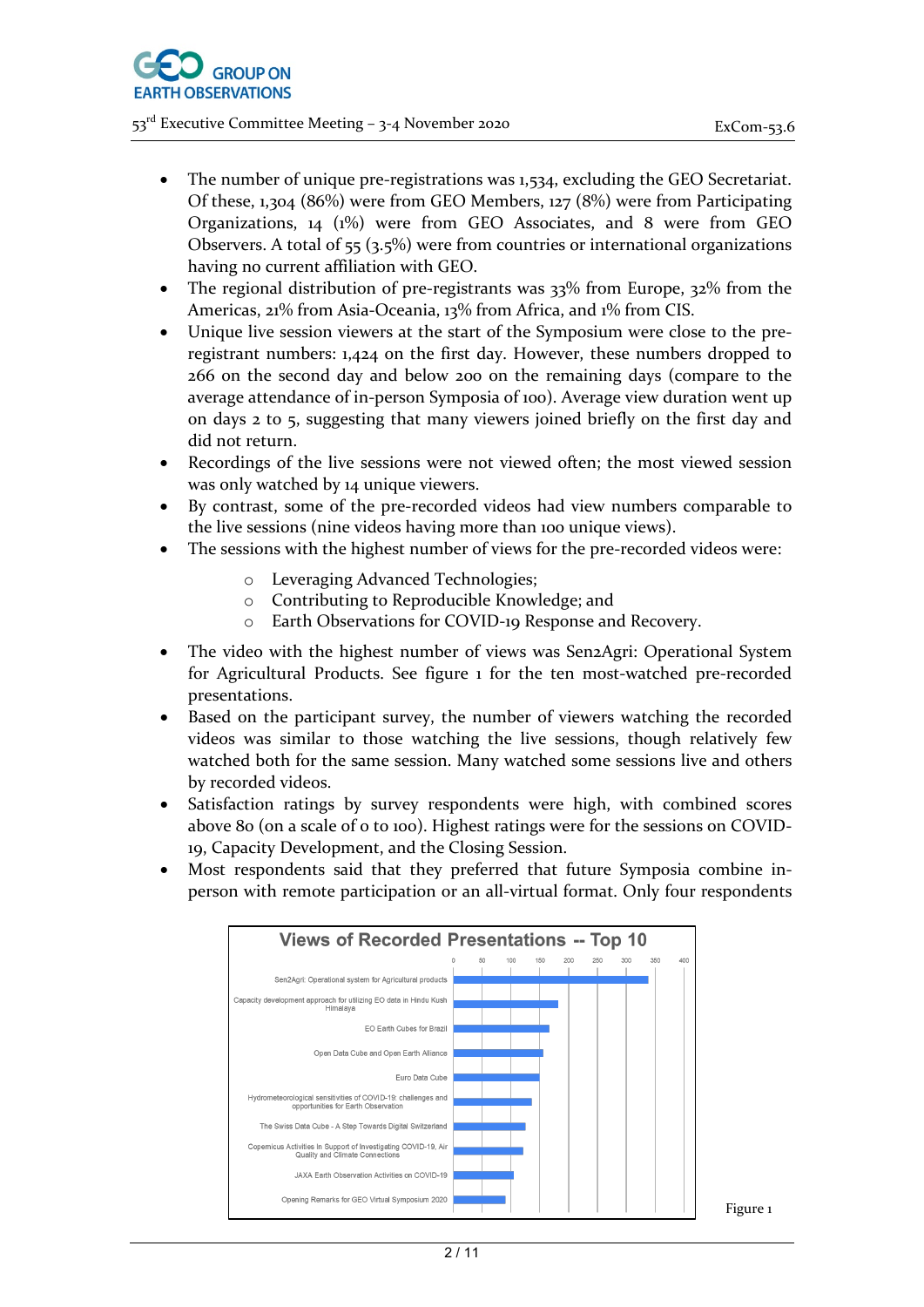

preferred only the in-person format.

Kerry Sawyer (CEOS), co-chair of the Symposium Subgroup, stated that the Subgroup had reviewed the findings and identified some lessons to guide the organization of similar events in future, including:

- More opportunity for direct interactions among speakers, panelists, and participants should be provided;
- Recorded videos should be kept to less than ten minutes to hold attention of participants;
- The sessions should be broken up into shorter blocks of time, rather than having long sessions for an entire week;
- The use of virtual "break-out rooms" should be investigated to allow participants to discuss topics together in a small-group format;
- Videos should be easier to find on the GEO webpage; and
- Planning for the next Symposium should begin early in 2021, with a new Symposium Subgroup to be established at the 19<sup>th</sup> Programme Board meeting.

The Programme Board thanked the Symposium Subgroup co-chairs, Kerry Sawyer and Kathy Fontaine (ESIP), the other Subgroup members (European Commission, France, IUGG, SWF), and the Secretariat for their efforts in organizing the 2020 GEO Virtual Symposium. The Programme Board also agreed to consider establishing a new Symposium Subgroup at its 19<sup>th</sup> meeting, taking account of the lessons of the 2020 Symposium and of GEO Week 2020.

### **4 FOUNDATIONAL TASK WORKING GROUPS**

The Programme Board received presentations by either a Working Group co-chair or coordinator (GEO Secretariat) regarding the status of each of the Working Groups.

All four Working Groups had elected their co-chairs and three had established subgroups.<sup>[1](#page-2-0)</sup> The co-chairs of each Working Group were actively meeting and preparing draft work plans in consultation with the Secretariat. The subgroup structures and work plans of all subgroups are closely based on the respective terms of reference.

Programme Board members were appreciative of the presentations and were generally satisfied with the progress that had been made, recognizing the complexity of the start up given the large number of participants in each Working Group.

The Programme Board also made specific recommendations to individual Working Groups:

- The Capacity Development Working Group and the GEO Knowledge Hub team were encouraged to discuss opportunities for collaboration;
- The Climate Change Working Group was reminded of the importance of working with other key international organizations in the climate domain, while

<span id="page-2-0"></span><sup>&</sup>lt;sup>1</sup> At the time of preparation of this document, all Working Groups have now determined their subgroups.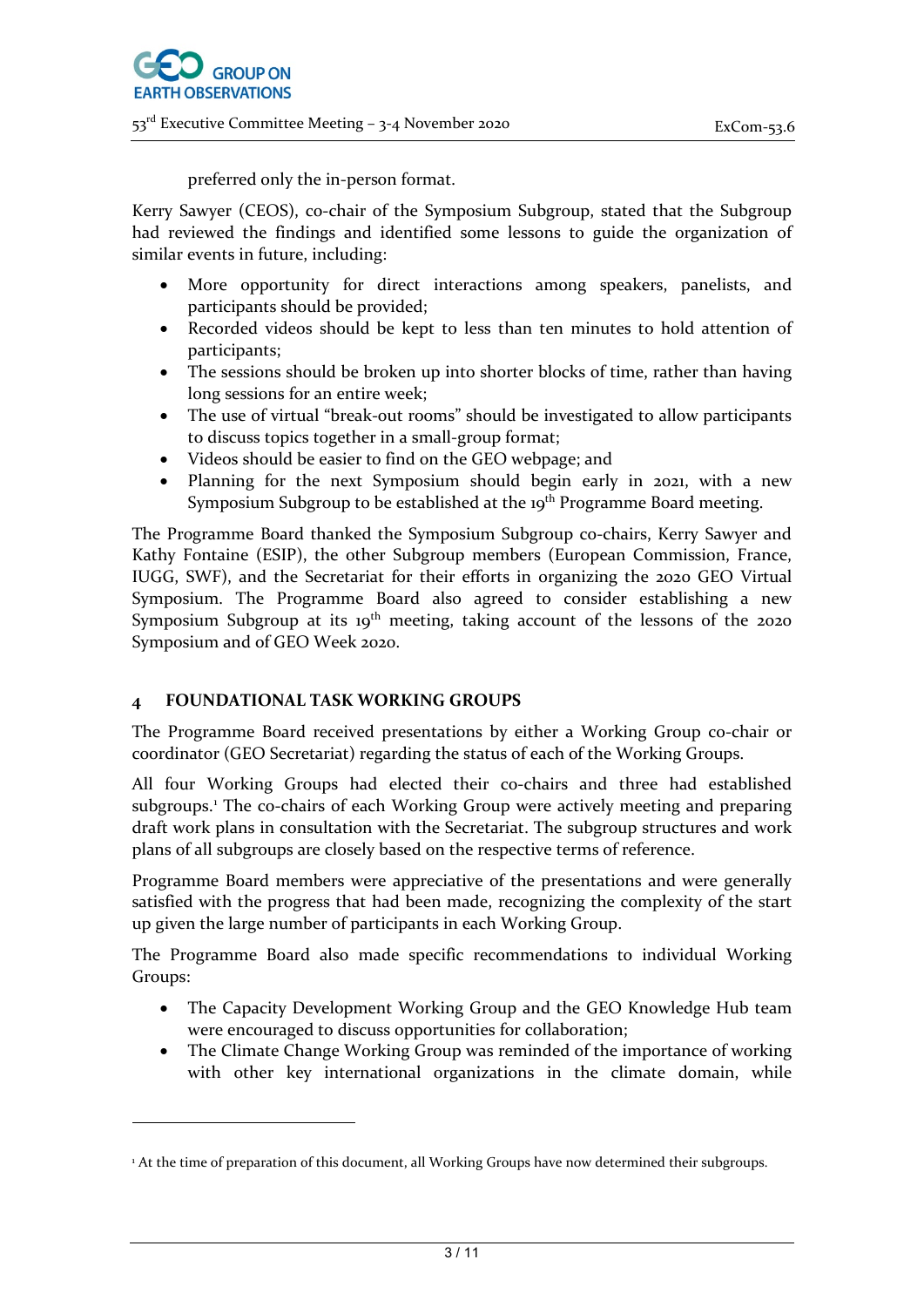communicating the value that GEO can offer; it requested that the Working Group promptly forward any significant issues it encounters in its external engagement to the Programme Board; and

• The Data Working Group was recommended to create a dedicated subgroup to look at issues of data ethics, both specific issues such as the potential for misuse of personal data of GEO cloud computing programme users, as well as broader issues such as the need for GEO to adopt a set of ethical principles to complement its data sharing and data management principles. Several Programme Board members volunteered to participate in the next Working Group meeting where data ethics would be discussed.

### **5 REPORTS FROM SUBGROUPS AND ENGAGEMENT TEAMS**

### 5.1 **Awards Subgroup**

The Programme Board reviewed and approved terms of reference for the Awards Subgroup (see Annex A). The Subgroup membership is: Ghana and the Federation of Earth Science Information Partners (co-chairs), Canada, China, and the United Kingdom.

The Programme Board requested that the Subgroup formalize and document its criteria and processes to ensure that the selection of award recipients is fair and transparent. It also suggested that the Subgroup consider creating a new award category for groups or teams, and to consider asking Regional GEOs to publicize and possibly pre-review nominations for their regions.

Finally, the Programme Board decided to review later whether a formal role for the Executive Committee in the awards process is required.

### 5.2 **Urban Resilience Subgroup**

Evangelos Gerasopoulos, co-chair of the Subgroup, provided an update on the work of the Subgroup. He reviewed the membership of the Subgroup, which now includes Greece and the European Space Agency (co-chairs), Canada, China, European Commission, Ghana, Kenya, Pakistan, United States, Global Open Data for Agriculture and Nutrition (GODAN), and the Institute for Electrical and Electronics Engineers (IEEE). As well, meetings are regularly attended by the leads of the major GEO Work Programme activities active in the urban resilience domain (GEO Human Planet, EO4SDG, and GUOI) and by representatives of several urban-related organizations: Foundation for Research and Technology – Hellas (FORTH), the Global Resilient Cities Network, and the European Innovation Partnership on Smart Cities and Communities (EIP-SCC).

The immediate priorities of the Subgroup are:

- Compiling an inventory of urban-relevant GEO activities;
- Initiating engagement with external players in the urban domain;
- Developing Earth observation use cases relevant to urban stakeholders;
- Engaging with Regional GEOs;
- Identifying synergies with the New Urban Agenda; and
- Consolidating the case for urban resilience as a fourth GEO engagement priority.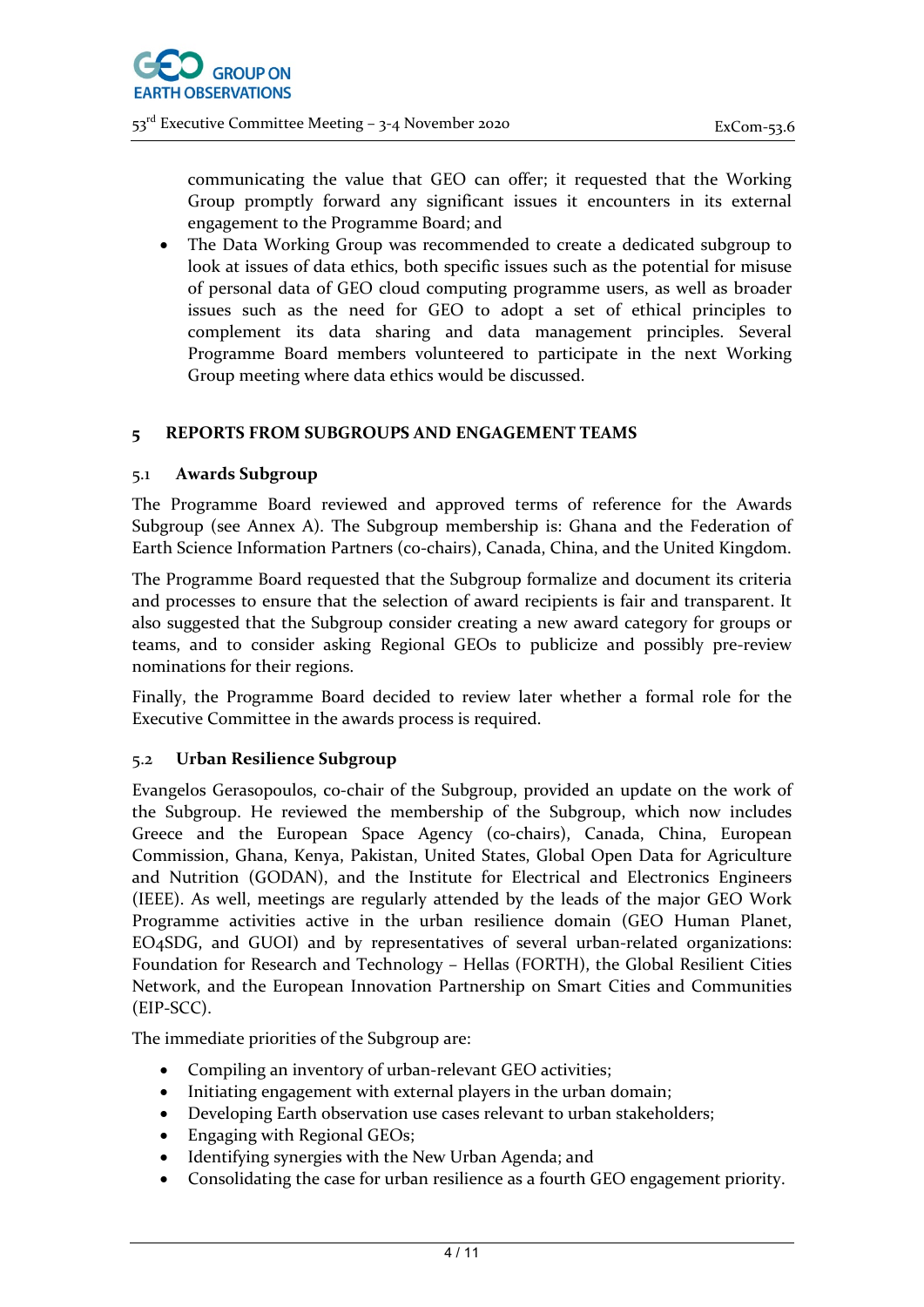

Regarding the last priority listed, Mr. Gerasopoulos presented a draft document for Programme Board consideration. This document was an earlier version of Excom-53.9 Urban Resilience as a Fourth Engagement Priority. The Programme Board endorsed the proposal for presentation to the Executive Committee for approval. It also requested that the engagement priority be inclusive of all human settlements, not only cities, which was agreed by the Urban Resilience Subgroup members present. The Programme Board also recommended that the Subgroup continue to engage GEO Work Programme activities, including Regional GEOs, and others in the GEO community.

### 5.3 **Private Sector Subgroup**

Jonathan Ross (Australia), co-chair of the Subgroup, provided a presentation on the Subgroup's activities since the previous meeting. He noted that the Subgroup has a mandate from both the Programme Board and the Executive Committee and reminded members that the Subgroup's initial focus would be on the commercial sector component of the private sector and on small, medium, and micro-sized enterprises (SMMEs) in particular. The Subgroup membership includes Australia and South Africa (co-chairs), Canada, European Commission, France, Norway, United States, and the International Association of Geodesy (IAG). Commercial sector guests have included ZA Space and EIS Africa.<sup>[2](#page-4-0)</sup> The inclusion of private sector organizations in the meetings is a strategy to provide a "reality check" on the Subgroup's ideas, as a channel for the private sector to inform GEO of what would help them; and as a pathway for local and regional perspectives.

The Subgroup is currently developing its work plan. A key task is to support the organizers of the 2020 Virtual Industry Track in GEO Week 2020. Other opportunities under discussion include:

- Mentoring and support to GEO Work Programme leads on engagement of the private sector;
- Brokering services to connect SMMEs and GEO Work Programme activity leads;
- Checklist on how well the activity supports the private sector;
- Bi-directional prospectus of opportunities for SMMEs and GEO Work Programme engagement; and
- User-driven, sector-focused approaches.

Future meetings are expected to occur monthly. Regional GEOs and industry associations will have a key role in the work of the Subgroup and are encouraged to participate.

The presentation concluded with an overview of the 2020 Virtual Industry Track schedule.

The Programme Board welcomed the progress achieved by the Subgroup, recognizing the importance of private sector participation in GEO.

<span id="page-4-0"></span><sup>2</sup> Since the presentation, the European Association of Remote Sensing Companies (EARSC) has also attended a Subgroup meeting.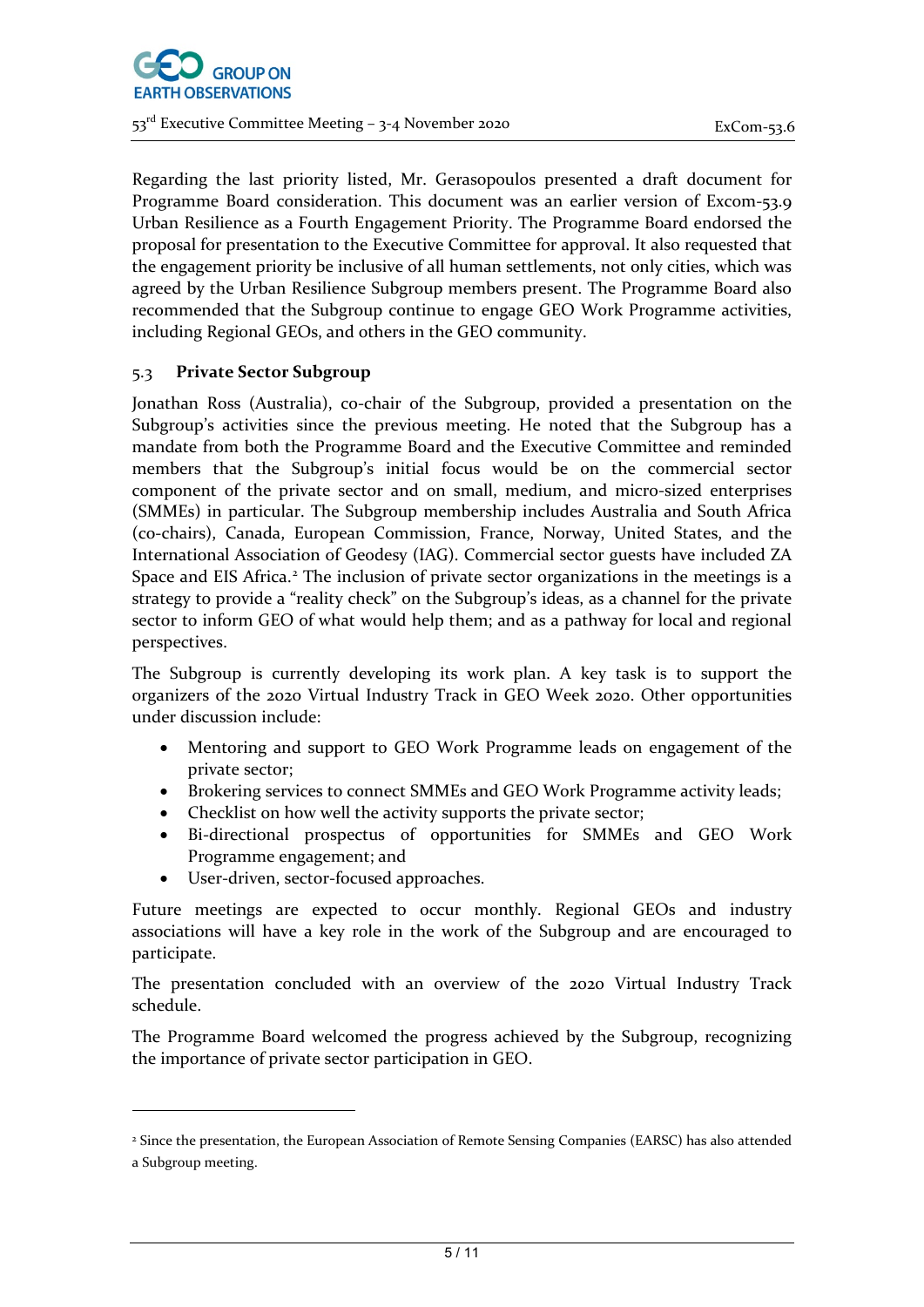### 5.4 **Equality, Diversity, and Inclusion Subgroup**

Nathalie Pettorelli (United Kingdom), Subgroup chair, presented the report on behalf of the Subgroup. She stated that the Subgroup had convened two meetings, one in May and one in late July. An early focus for the Subgroup was to expand its initial membership to increase gender and geographic diversity. As of the report, the Subgroup now included members from Australia, Ghana, Norway, South Africa, United States, IAG, and the Regional Centre for Mapping of Resources for Development (RCMRD).[3](#page-5-0)

Progress to date in the Subgroup has included:

- Agreement on access and storage of data used by the Subgroup for its analyses;
- Analysis of GEO Symposium attendance data, including demographic data of Symposium participants (the first time such data have been collected);
- Analysis of GEO Week 2019 participants;
- Discussion of the structure of the first GEO Equality, Diversity, and Inclusion Report;
- Discussion of a possible GEO statement regarding equality, diversity, and inclusion; and
- Identification of relevant external groups or networks with whom connections should be established.

Some initial observations from the analyses included:

- A large majority of 2020 Symposium attendees were male and that the response to the survey was relatively high from India and low from Europe; and
- In GEO Week 2019, only about one-third of participants were female, Africa was under-represented, and there was a gender imbalance in speaking slots, particularly from Asia-Oceania.

The Programme Board thanked the Subgroup for its work, noting that useful information was starting to emerge from the process.

### 5.5 **Update on the Pacific Islands Advisory Group**

Anthony Milne (Geoscience and Remote Sensing Society (GRSS)) provided an update on the work of the Pacific Islands Advisory Group (PIAG). He reminded Programme Board members that the creation of the PIAG was driven by Articles 10 and 11 of the Canberra Declaration, which welcomed new members from the Pacific and other island nations and emphasized the importance of GEO being inclusive of these countries. The Talanoa Statement "EO in the Pacific", issued during GEO Week 2019 indicated the expectations of the Pacific Islands on how they wished to engage with GEO. In response, the Executive Committee established the PIAG at its  $51<sup>st</sup>$  meeting "to recommend ways to improve communication and engagement in GEO by the Pacific and other island nations" and then requested at its  $52<sup>nd</sup>$  meeting that the PIAG "engage more closely with the Programme Board and with Asia-Oceania GEO as it continues its work".

<span id="page-5-0"></span><sup>3</sup> Since the report, Mexico has also joined the Subgroup.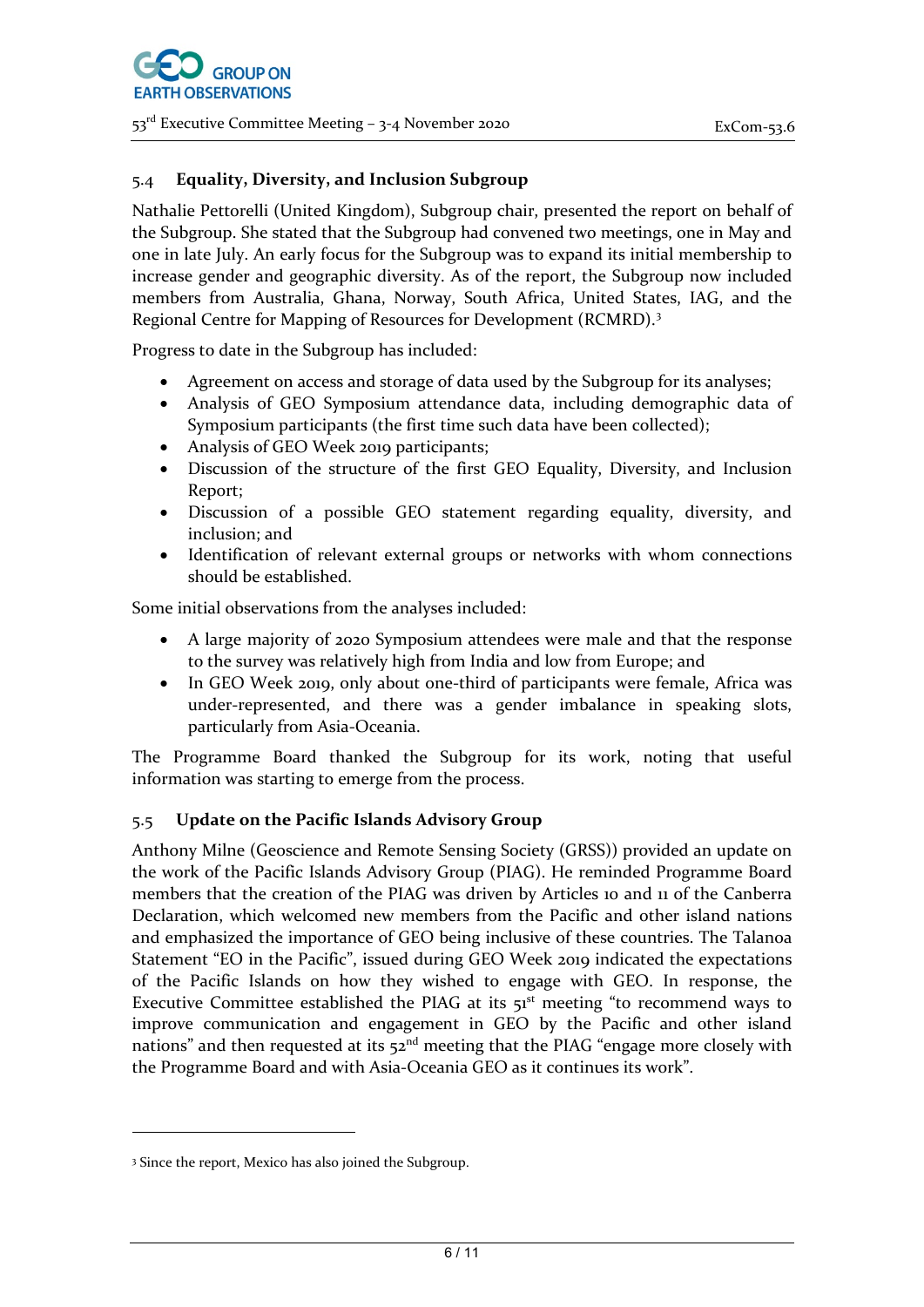At the time of the update, the PIAG membership was comprised of five GEO Members (Australia, China, European Commission, France, and the United States) and five Participating Organizations (GRSS, World Ocean Council, Secretariat of the Pacific Community (SPC), Secretariat of the Pacific Regional Environment Programme (SPREP), and the United Nations Economic and Social Commission for Asia and the Pacific (UNESCAP)). The PIAG is co-chaired by Australia, China, and the SPC. Five meetings of the PIAG had been held. A major focus of recent discussions has been the development of the terms of reference for the PIAG.

Mr. Milne provided an overview of some key activities relevant to the PIAG, which included:

- Launch of a Pacific Data Hub in 2019 [\(pacificdata.org\)](https://pacificdata.org/);
- A needs assessment study on strategic Earth observation needs of the Pacific islands being undertaken by the SPC, with funding from Australia, New Zealand, and the United States;
- A review by SPC staff of the GEO Work Programme to identify activities of interest;
- Announcement of a Digital Earth Pacific project (funding being sought); and
- A decision by the Pacific Geospatial Survey Council to act as the collective voice for Pacific Earth observations data collection, linking together senior government officials of Pacific country governments for the first time.

Several challenges facing the PIAG were also noted, including:

- Access to staff in the Pacific islands, given that the governments are very small but have large remits;
- Identifying the needs and priorities of the island countries;
- Balancing delivery of Earth observation support quickly while ensuring it is fit for purpose and implemented with Pacific country leadership and collaboration; and
- Difficulties in arranging meetings with PIAG members given the spread of time zones.

The Programme Board thanked Mr. Milne for his presentation on behalf of the PIAG.

### 5.6 **Update on the Engagement Teams**

Wenbo Chu of the Secretariat gave a brief update on the engagement team process. This process was agreed by the Programme Board at its 16<sup>th</sup> meeting. The concept was to reconfigure the teams that reviewed GEO Flagship, Initiative and Regional GEO implementation plans during the development of the 2020-2022 GEO Work Programme. Now that the development process was complete, the role of the teams would shift to one of monitoring progress and assisting the implementation of the GEO Work Programme activities. Programme Board members volunteered to participate in one or more of eight "engagement teams". These teams would participate in calls with the leads of the Flagships/Initiatives/Regional GEOs, assist them in furthering their objectives, and participate in the preparation of status reports to the Programme Board.

Due to the impact of the pandemic and the increased demands on the Secretariat in supporting the 2020 Symposium, the engagement team process was delayed in starting. Consequently, the first calls with GEO Work Programme activities took place in August.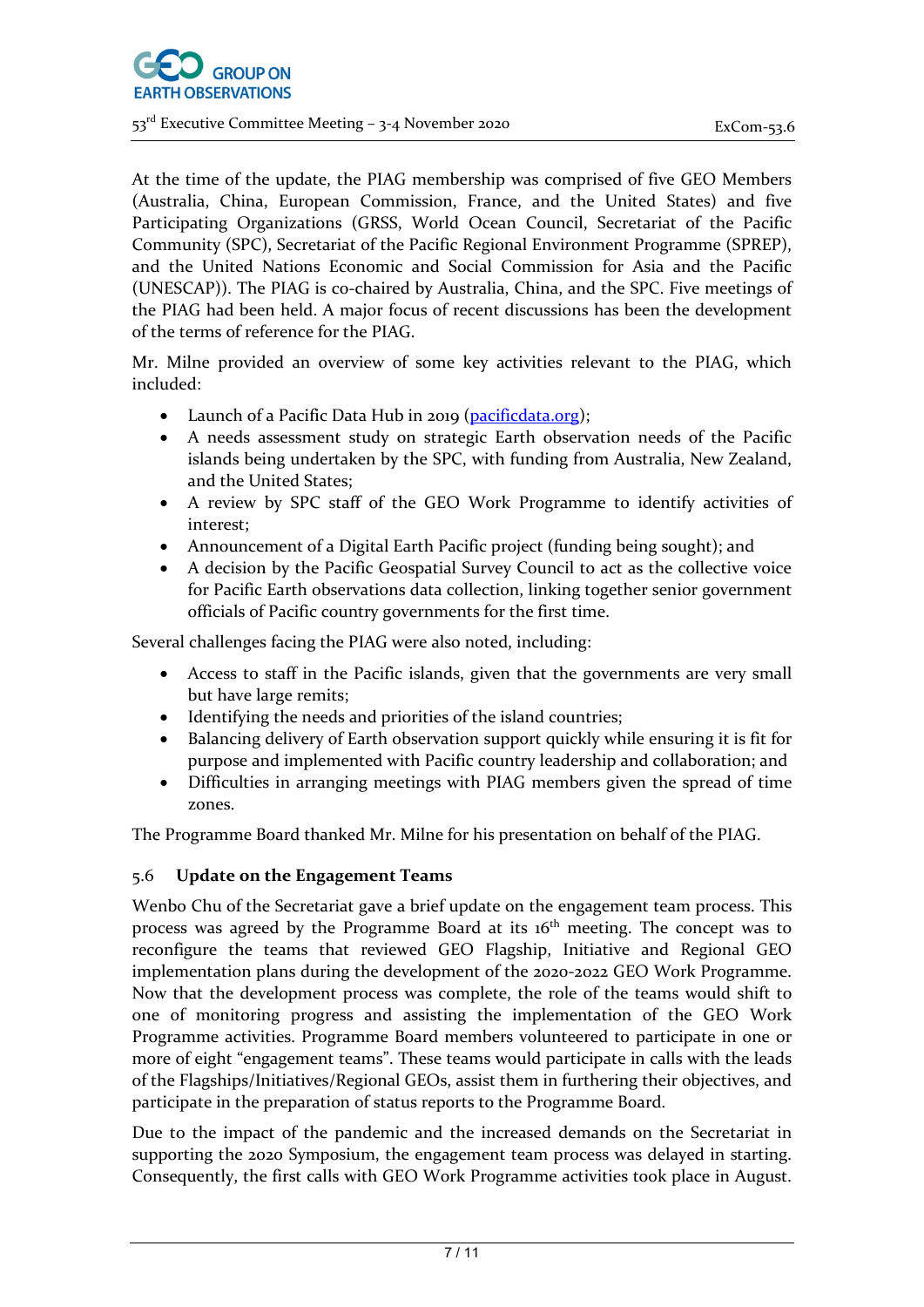Ms Chu provided a summary of the calls which had been completed, were scheduled, or were in the process of being scheduled, as of the date of the meeting.

Initial feedback from the process has included the following:

- GEO Work Programme activity leads very much appreciate the opportunity to speak directly with Programme Board members, seeing the new process as reflecting a shift from reporting to collaboration. Some suggested having more than one call per year.
- Programme Board members have been actively participating in the calls and were key in helping link activity leads with other activities across the GEO Work Programme and in providing their own expertise in the discussions.
- All participants found the discussions beneficial, appreciating the frank discussion of areas where actions were needed. Programme Board members welcomed the opportunity to understand the implementation status of the activities more clearly, while the activity leads found it very useful to understand the broader context of GEO and how to leverage their efforts.

Highlights from the initial set of calls included the following:

- Regarding the impact of COVID-19, most activities have not experienced significant direct impacts, although the longer-term impacts may not yet be visible. Most activities have been able to continue their regular work and to reach out to partners around the world. A minority of activities, however, have experienced serious disruption due to loss of funding through re-prioritization by governments and international organizations. On a positive note, some activities have taken the opportunity to re-think their strategy and their way of working.
- Some key achievements include (very preliminary list):
	- o EO4EA developed Ecosystem Extent Accounting pilots in 15 countries;
	- o GEOGLAM reported that Sen2Agri has been ingested into AWS and that they are drafting white papers on their contribution to the GEO engagement priorities;
	- o GEOBON noted the launch of the Essential Biodiversity Variables (EBVs) in the Cloud programme with Microsoft Azure, as well as the selection of the new GEOBON Secretariat;
	- o GWIS reported on their provision of monitoring services in support of the response to the wildfires in Australia, noting that the service is now nearoperational.
- Initial feedback indicates that most of the objectives identified with the activities remain valid, noting that they are designed to be dynamic. Collaborative actions with the Programme Board and Secretariat for realizing the objectives have emerged from the discussions. Requests for assistance from the activities have also come forward; in many cases these involve activities seeking greater visibility, assistance in obtaining funding, and access to specific expertise.

### **6 GEO CLOUD COMPUTING PROGRAMMES**

As requested by the Programme Board at its  $17<sup>th</sup>$  meeting, Douglas Cripe of the Secretariat provided a presentation on lessons learned and transition plans for the GEO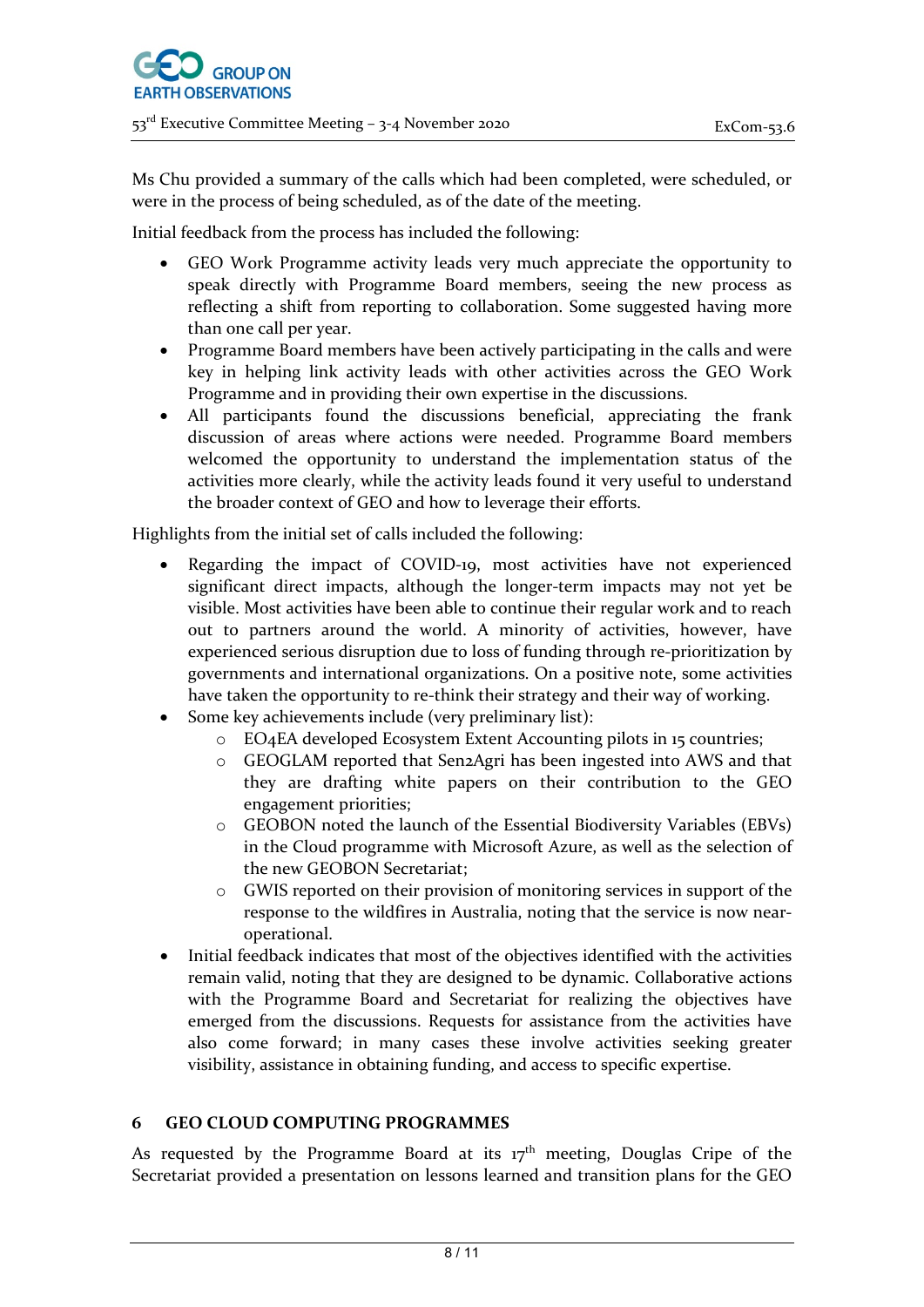Cloud Computing Programmes, these being the GEO-Amazon Web Services (AWS) Cloud Credits Programme, the GEO-Google Earth Engine (GEE) Programme, and the GEO BON-Microsoft Essential Biodiversity Variables (EBVs) in the Cloud Programme. The Secretariat also shared with Programme Board members the progress reports provided by the project teams in the GEO-AWS Programme.

Key benefits identified to date include:

- Demonstration that the "zero-download" model lowers barriers to access and to analyze Earth observation data;
- Having a common set of data to work with brings greater consistency to results; and
- The open science approach promotes greater collaboration, serves as a "reality check", and enables broader uptake, especially for developing countries.

Some positive lessons include:

- The review process worked smoothly and efficiently, allowing an impartial selection of proposals;
- Several of the projects are moving along rapidly and have shown impressive results after only one year; and
- The Sentinel Hub credits from Sinergise was critical to enabling the Iran/Iraq proposal to move ahead;

However, some issues did arise during implementation which required responses from the Secretariat and the service providers:

- Many organizations in developing countries do not have the capacity to work in the cloud independently and there is a lack of open-source tools to help countries explore big Earth observations data sets;
- Changes in personnel, delays in fieldwork and impacts of COVID-19 and other factors delayed progress in some projects; and
- Legal issues prevented one project from directly using the AWS credits.

Regarding transition at the end of the projects, it was noted that none of the organizations involved in the projects are under any obligation to continue using the platforms or cloud services afterwards. Each of them can assess the value of these services and whether they wish to purchase services or otherwise negotiate arrangements to continue access. The Secretariat will continue negotiation with other cloud service providers and will work with projects not already in the GEO Work Programme to connect them with Work Programme activities such as Digital Earth Africa.

# **7 ATTENDANCE AT THE 18TH PROGRAMME BOARD MEETING**

### 7.1 **Present (by teleconference)**

### GEO Members

Australia, Canada, China, European Commission, Finland, France, Germany, Ghana, Greece, Italy, Japan, Kenya, Norway, Pakistan, South Africa, United Kingdom, United States.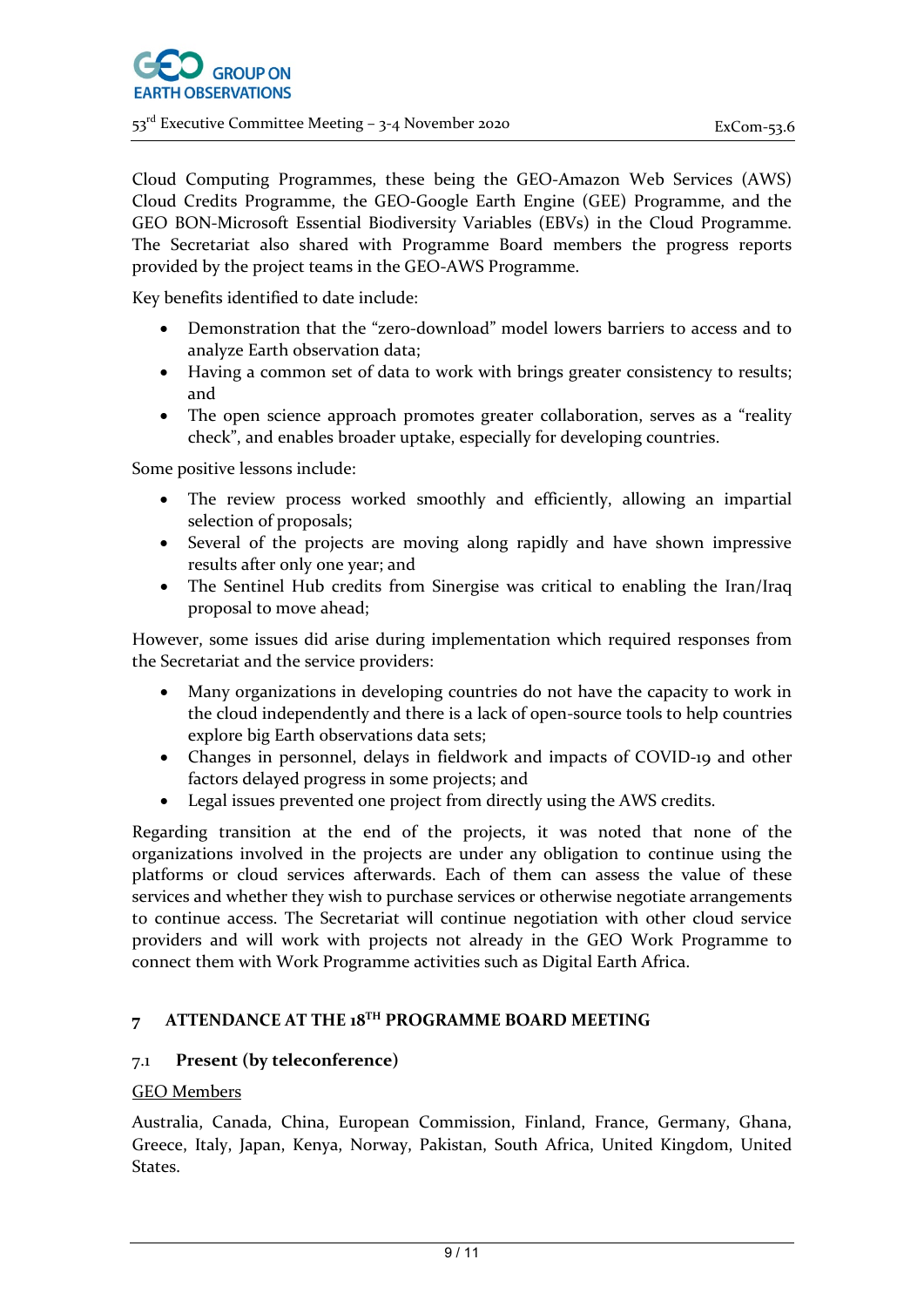

### Participating Organizations

CEOS, ESA, ESIP, GODAN, GRSS, IAG, IEEE, IUGG, MRI, OGC, POGO, SWF.

7.2 **Absent** GEO Members Cambodia. Participating Organizations COSPAR, UN Environment.